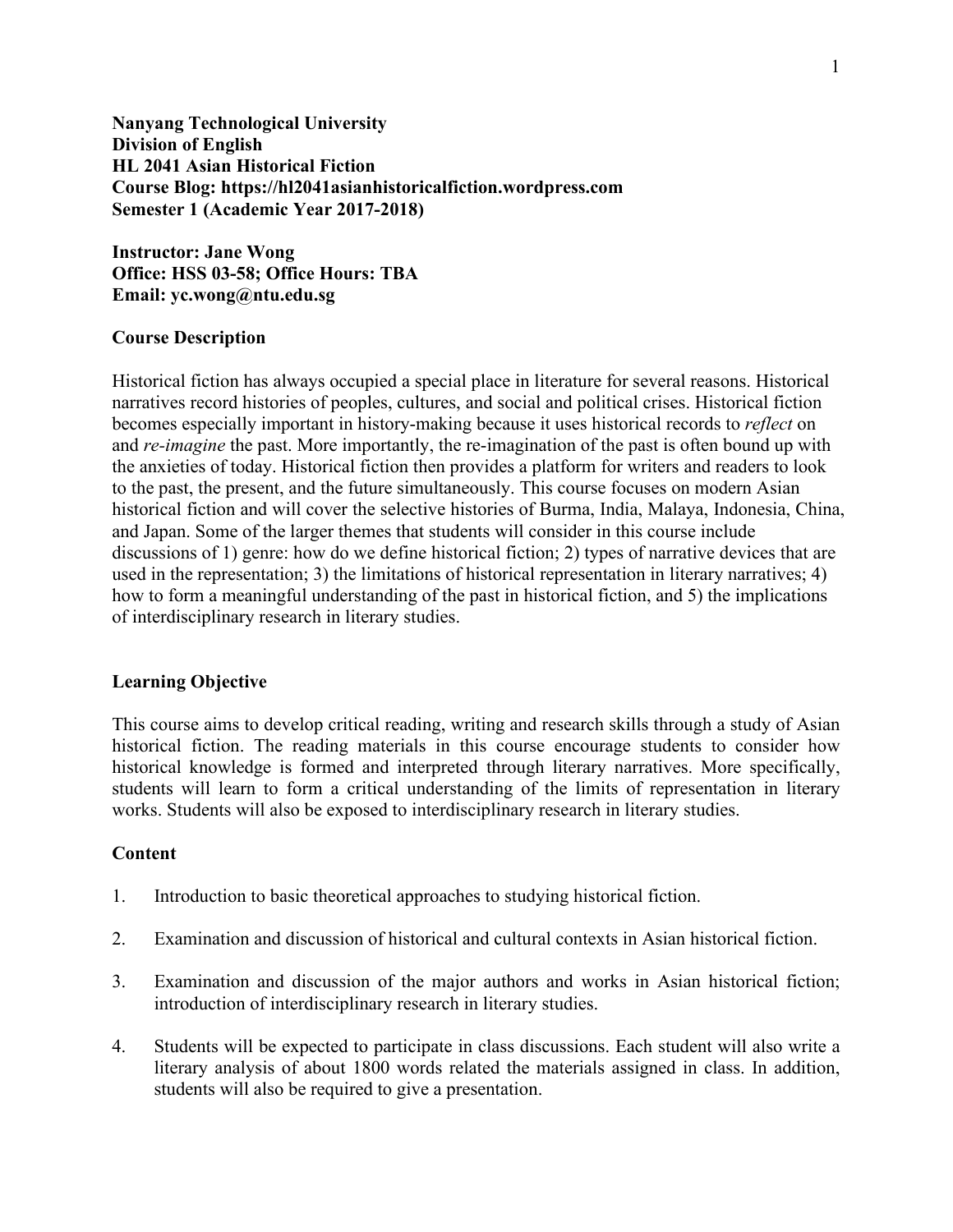## **Important Notes:**

## **You must agree to abide by these guidelines to remain registered in this course**

- All students who need to consult during office hours should send an email at least 3 working days ahead of time. Email queries are only acceptable if they do not involve lengthy discussion sessions to avoid miscommunication, instead you should make an appointment to see me in my office. Please allow at least a day or two for responses to emails (with the exception of weekends and public holidays).
- Office consultation: Please come prepared with questions so that we can address your concerns effectively and efficiently. Out of consideration for your classmates who may also need consultation time, I will limit consultations to about 20 mins for each student.
- I will not attend to group consultations and will see students individually.
- Be sure to arrive on time to class, and if you have to leave early, pls. let me know ahead of time. As usual, pls. be respectful to your classmates and be sure to turn off all electronic devices during lectures and tutorials.
- Use of course resources:
- 1) **All materials** distributed in class and on the course blog are meant to be used for class lectures and discussions only. They are not to be re-distributed outside of class for any other purposes. If you wish to use the materials for your assignments, you must cite them accordingly.
- 2) You are not allowed to record lectures in any form without permission from the instructors.
- If you are unable to attend class, it is your responsibility to check our course blog for updates or announcements that you may have missed.
- Late assignments: written assignments that are submitted late will receive a penalty of half a grade each day (including weekends and holidays); if I do not receive an assignment a week after it is due, you will receive a 0 for the essay.
- Absence in class: if you are absent on the day when an in-class writing assignment is due, you will not be able to make-up for this. Those who are absent for presentations will not have the opportunity to make-up their work in another group's presentation.
- Any attempt at plagiarism will be subjected to university disciplinary action.

| <b>Course Assessment</b>     |            |
|------------------------------|------------|
| Essay                        | <b>20%</b> |
| Presentation & Participation | <b>20%</b> |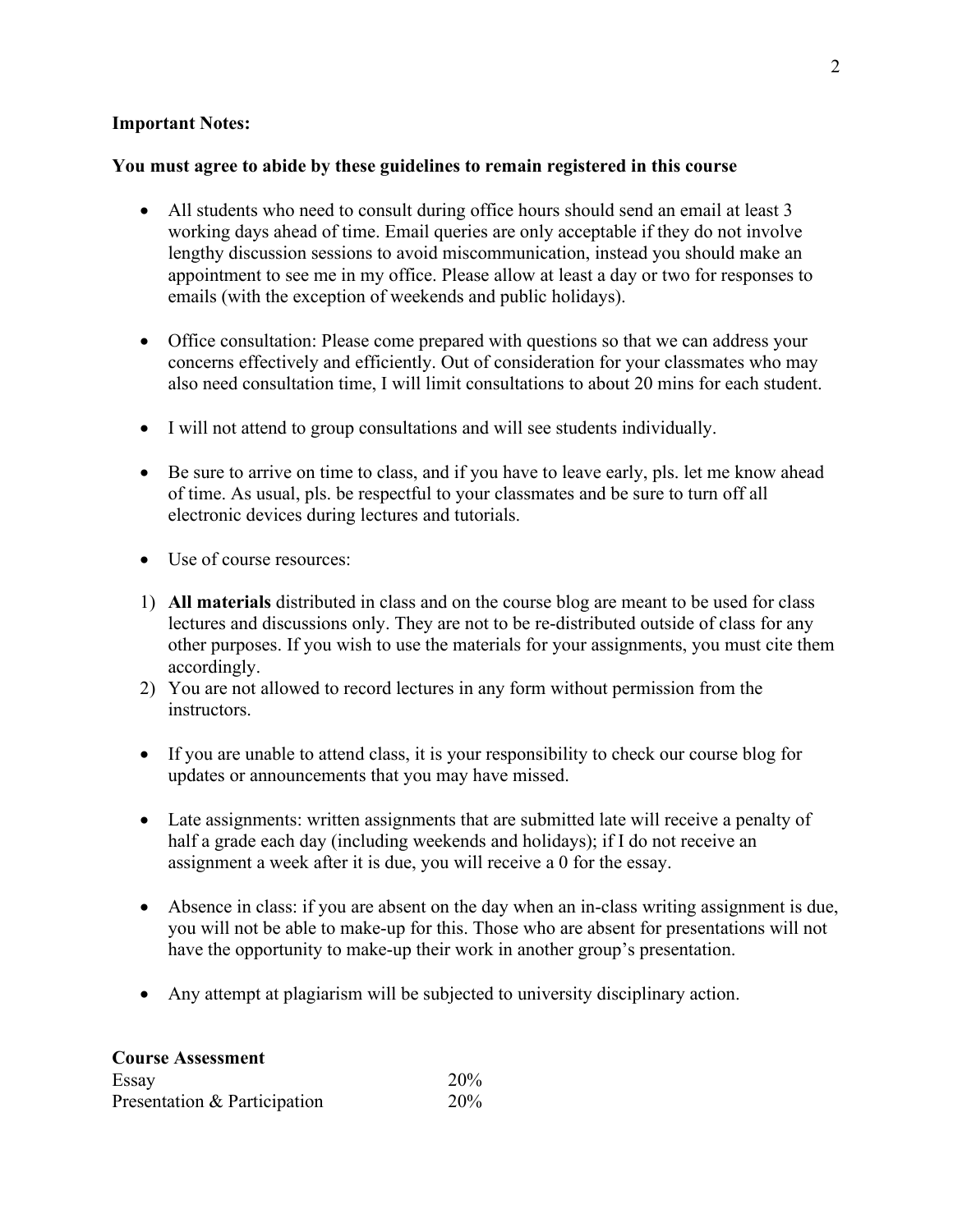| <b>Critical Review</b> | 10% |
|------------------------|-----|
| Exam                   | 50% |

## **Required Texts:**

Orwell, George. *Burmese Days* (1934). New York: Penguin, 2010. ISBN: 0141185376

Tan, Twan Eng. *The Garden of Evening Mists*. New York: Weinstein Books, 2012. ISBN: 1602861803

Mistry, Rohinton. *A Fine Balance*. Vintage. ISBN: 978-1400030651

Murakami, Haruki. *After the Quake*. Vintage. ISBN: 978-0375713279

Viet Thanh Nguyen. *The Sympathizer*. Grove Press. ISBN: 978-0802124944

White, Hayden. *The Content of the Form: Narrative Discourse and Historical Representation.* Baltimore: Johns Hopkins University Press, 1987. (Selections from this work will be posted on the course blog at the beginning of the term. You do not need to purchase this title.)

#### **Tentative Course Outline**

| Week                 | Topic                                                                                              | Deadlines     |
|----------------------|----------------------------------------------------------------------------------------------------|---------------|
| 15 Aug               | Introduction: What is Historical Fiction?<br>Excerpts from Hayden White's The Content of the Form: |               |
|                      | Narrative Discourse and Historical Representation                                                  |               |
| 2 Vietnam<br>22 Aug  | Viet Thanh Nguyen's The Sympathizer                                                                |               |
| 3 Vietnam<br>29 Aug  | Viet Thanh Nguyen's <i>The Sympathizer</i>                                                         |               |
| 4 Malaya<br>5 Sept.  | Tan Twan Eng's <i>Garden of Evening Mists</i>                                                      |               |
| 5 Malaya<br>12 Sept. | Tan Twan Eng's Garden of Evening Mists                                                             | Abstracts due |